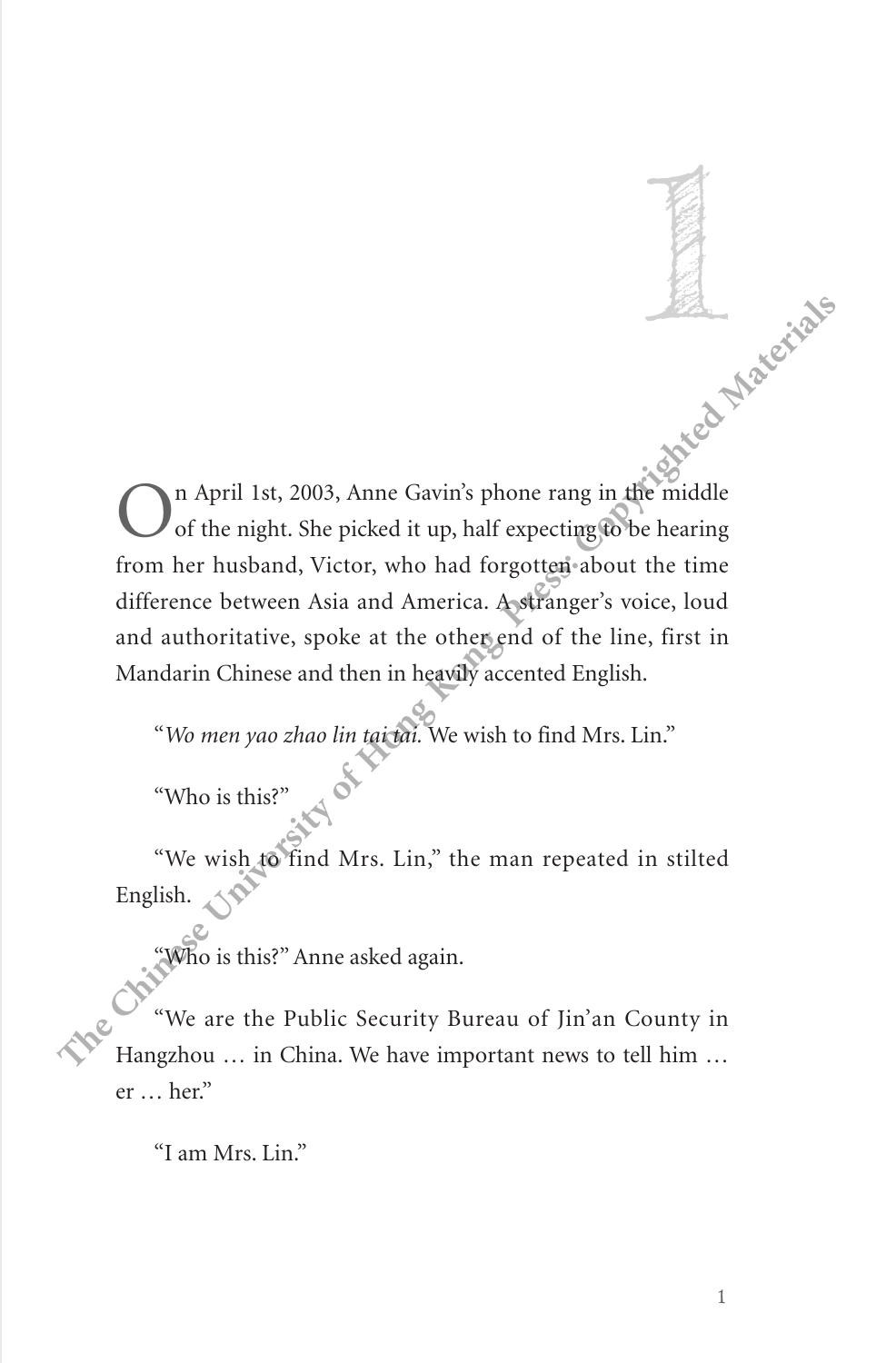"You are Mrs. Lin? You are the wife of Victor Lin Chung-li?"

"Yes, he is my husband. Why are you asking me this? What is happening?"

"Mrs. Lin, we are sorry to have to bring you the bad news, but your husband is dead. Lin Chung-li is dead." The Chinese of Chinese Chinese China and China and China and China and China and China between the bad news, and but your husband is dead. Lin Chung-Hi is dead."<br>
but your husband is dead. Lin Chung-Hi is dead."<br>
Line of C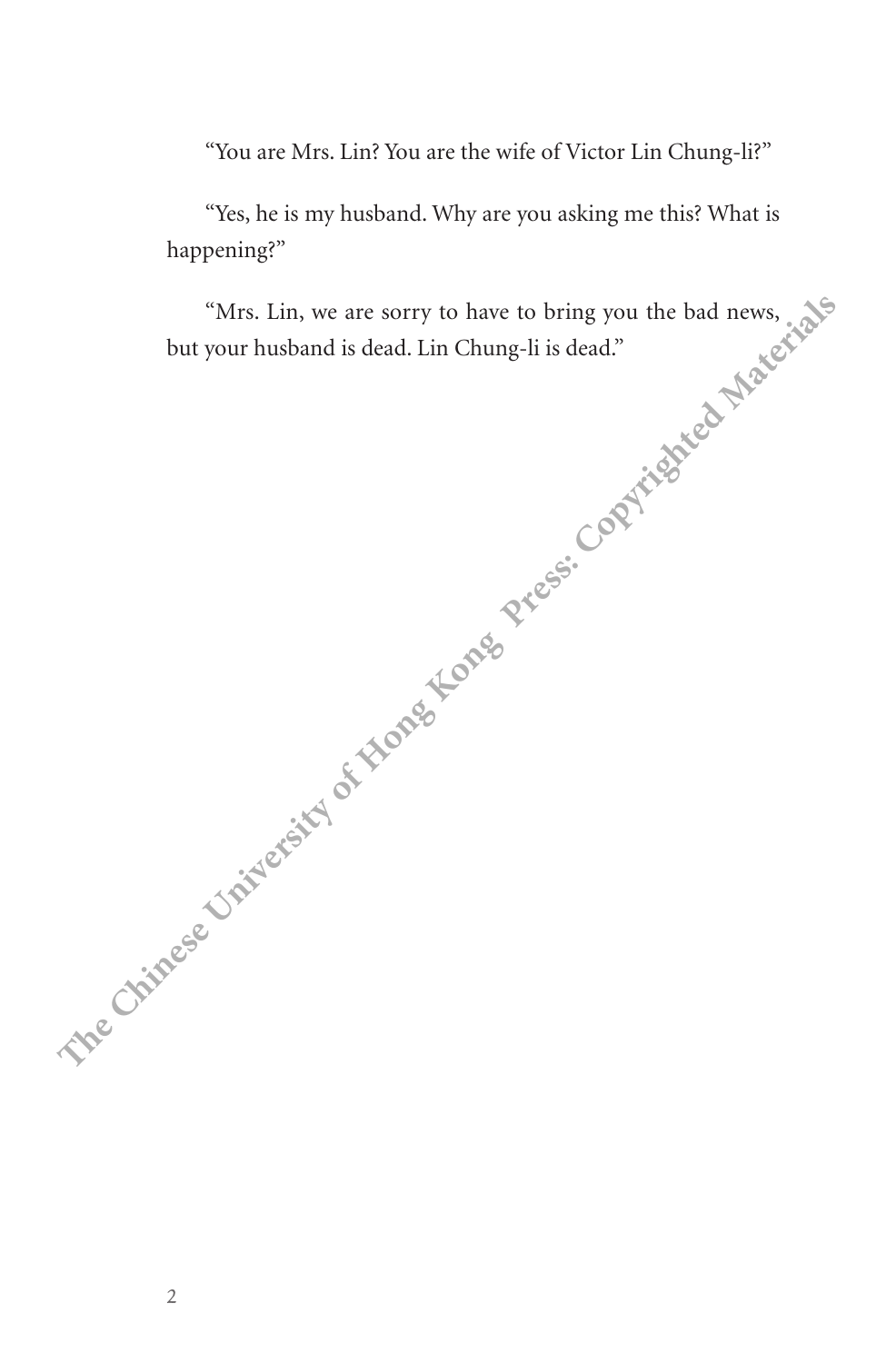nly ten days ago, Victor Lin was the living embodiment of hope and expectation as he packed his bags for a business trip to Taipei. By the time he arrived at Tom Bradley International Airport in the cool March evening air, it was already dark. He had called Anne from the office and said goodbye on the phone. He didn't want her to take him to the airport and then drive all the way back to Del Mar in the night, even though the weather report said the sky was going to be clear and the stars would be out that evening. Victor was traveling Dynasty Class, an exotic, expensive-sounding fare category created by a Taiwanese airline, one of the cheapest flying the Pacific. The airline was popular with Taiwanese travelers when they went home, because it offered a non-stop flight from Los Angeles to Taipei. **The Chinese Space Chinese Space Chinese Space Chinese Space Chinese Space Chinese Space Chinese Space Chinese Space Chinese Space Space Space Space Space Space Space Space Space Space Space Space Space Space Space Space S** 

For Victor, however, LA was home now, although he was an ethnic Chinese, born in Taiwan to parents who were natives of Zhejiang Province south of the city of Shanghai. In Taiwan, where Victor grew up and went to school, those Chinese émigrés who had fled their native China in 1949 when the People's

Ned Materials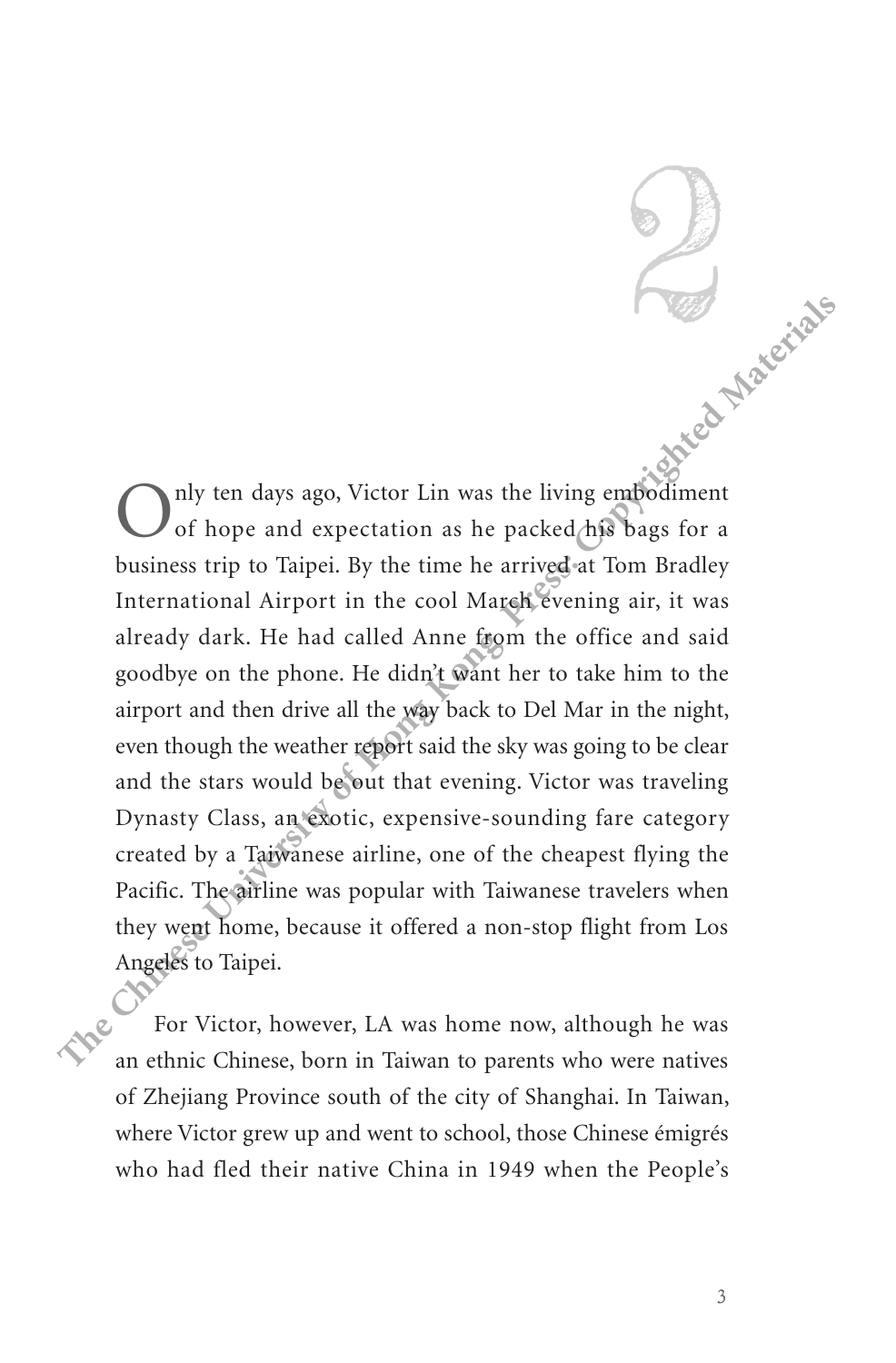Liberation Army swept to victory were all called Mainlanders. Victor was a Mainlander. He had made his way to the United States from Taiwan. His father was a member of Generalissimo Chiang Kai-shek's party, the defeated Kuomintang, KMT for short. But Victor saw no irony when he chose his English name. The émigré population in Taiwan always dreamed of eventual victory over the Communists even after long years of exile. It was for them an article of faith that some day they would be victorious and they would return.

Barely an hour before, as Victor sped up the coastal highway with the ocean to his left, the bright orange clouds of a glorious Californian sunset had greeted him and lifted his spirits. The soft folds of white cumulus in the sky, Joni Mitchell's "icecream castles in the air," were particularly radiant that evening against the backlit twilight coming from across the Pacific. Spring Equinox was two days ago. It would soon be warm, Victor thought to himself, and the days would become longer. He liked that, and he knew Anne liked it too. They could loiter on the sandy beaches then, just talking about mundane, everyday things and greeting people who happened to be there as they themselves, doing nothing more demanding than walking their dogs or playing with their frisbees. States from Taiwan. His father was a member of Generalissimo<br>
Chinag Kai-shek's partly, the defeated Kuomintang, KMT for<br>
short. But Victor saw no irony when he chose his English name.<br>
The émigré population in Taiwan alwa

Victor had told Anne on the phone the cistern in their guest toilet was not flushing; he said he would fix the problem when he came back. He was an engineer by training and knew how to deal with such mechanical chores. They were his responsibility at home, whereas Anne would take charge of the kitchen and the interior decoration of the house. She had a particularly keen eye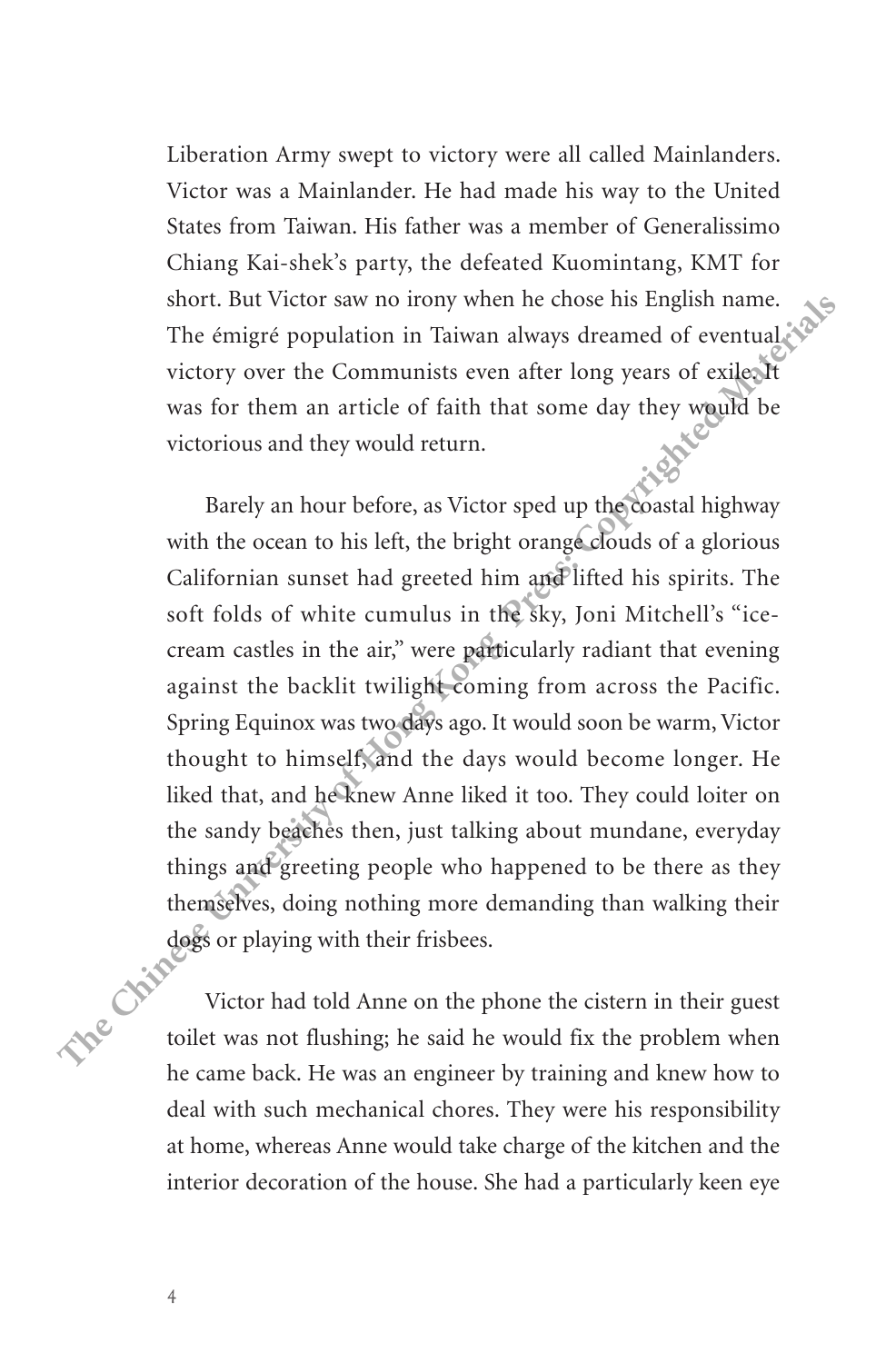for the pattern of the curtains and carpets and the color of the fabric for the sofas. Anne was a naturally neat and tidy person, a homemaker, and Victor loved her dearly for that. He liked order in his universe.

Victor also wanted to change the water heater which they had inherited from the previous owner. It was now over six years old and he believed in forward planning. He would hate to have a water heater give them trouble in the middle of a wintry night. That would be a great nuisance and he knew Anne would not like it. But he had to find time for that and work out properly what needed to be done. Lately, though, his mind had been preoccupied with, for him, more important things.

It was forward planning that had brought Victor to America. In his final year at National Taiwan University, he knew if he came within the first three in the Bachelor of Science graduation exam, he would have a realistic chance of landing a postgraduate scholarship to study at UCLA. And that was what he managed to do and why he was now working and living in California. Only no amount of forward planning by a professional engineer would have enabled him to foresee what was going to happen shortly after he landed in America. He could not have foreseen that the People's Republic of China, what his father called Communist China, would swing its doors open, embrace some aspects of a market economy and go full throttle for modernization. Following those changes and in just some twenty years, the country, which was once dubbed "the sick man of East Asia," had become an economic power-house in the new millennium, one of the world's top three economies, In this universe.<br>
The interaction of the state is the value of the state of the state of the state of the press of data inherited from the previous owner. It was now over six years of and the believed in forward planing.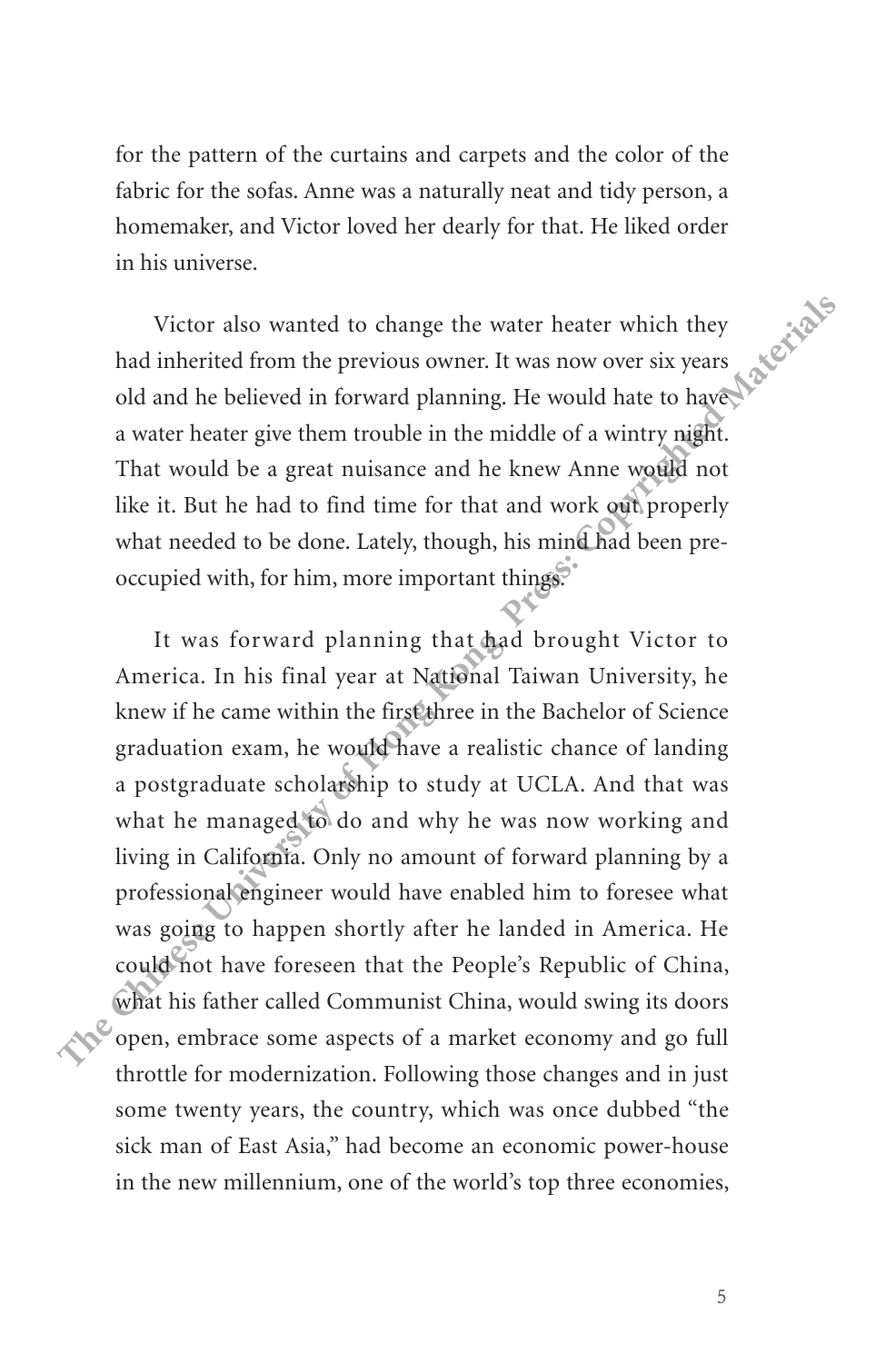no less. And that was really why Victor Lin was making this trip now.

As he stood in the line waiting for his turn to check in, Victor noticed three of the big digital screens at the airport were not working. He wasn't surprised; that was LA for him and he had got used to the sloppiness around him. What did surprise Victor, however, was that the Taiwanese carrier he was traveling with had a check-in counter that was very close to China Southern, an airline of the People's Republic of China. It wasn't that long ago when many Americans, especially Californians, would call the PRC by the name "Red China." Beijing did not seem to mind the adjective. Indeed Chairman Mao Zedong was positively proud of it. His Red Guards had been taught the slogan "better red than expert." And for a long, long time, the most popular song in the PRC was "The East Is Red." As he stood in the line waiting for his turn to check in, Victor<br>noticed three of the big digital screens at the airport were not<br>working. He wasn't surprised; that was LA for him and he had x<br>got used to the sloppiness ar

It was really quite confusing, particularly because the two Chinese airlines large placards giving flight information in the Chinese language used different renditions, even different placements, of characters. It was traditional Chinese characters for the Taiwanese airline written from right to left, and simplified Chinese characters for the PRC airline written from left to right, in the exactly opposite direction. Not that it would matter to Americans, Victor thought to himself with some bemusement. How were they to know? And if they did, why would they care?

Victor had to take his bags to Station 8 for scanning. The PRC couple in front of him were talking to each other in the Hunanese accent of Chairman Mao, in voices so loud they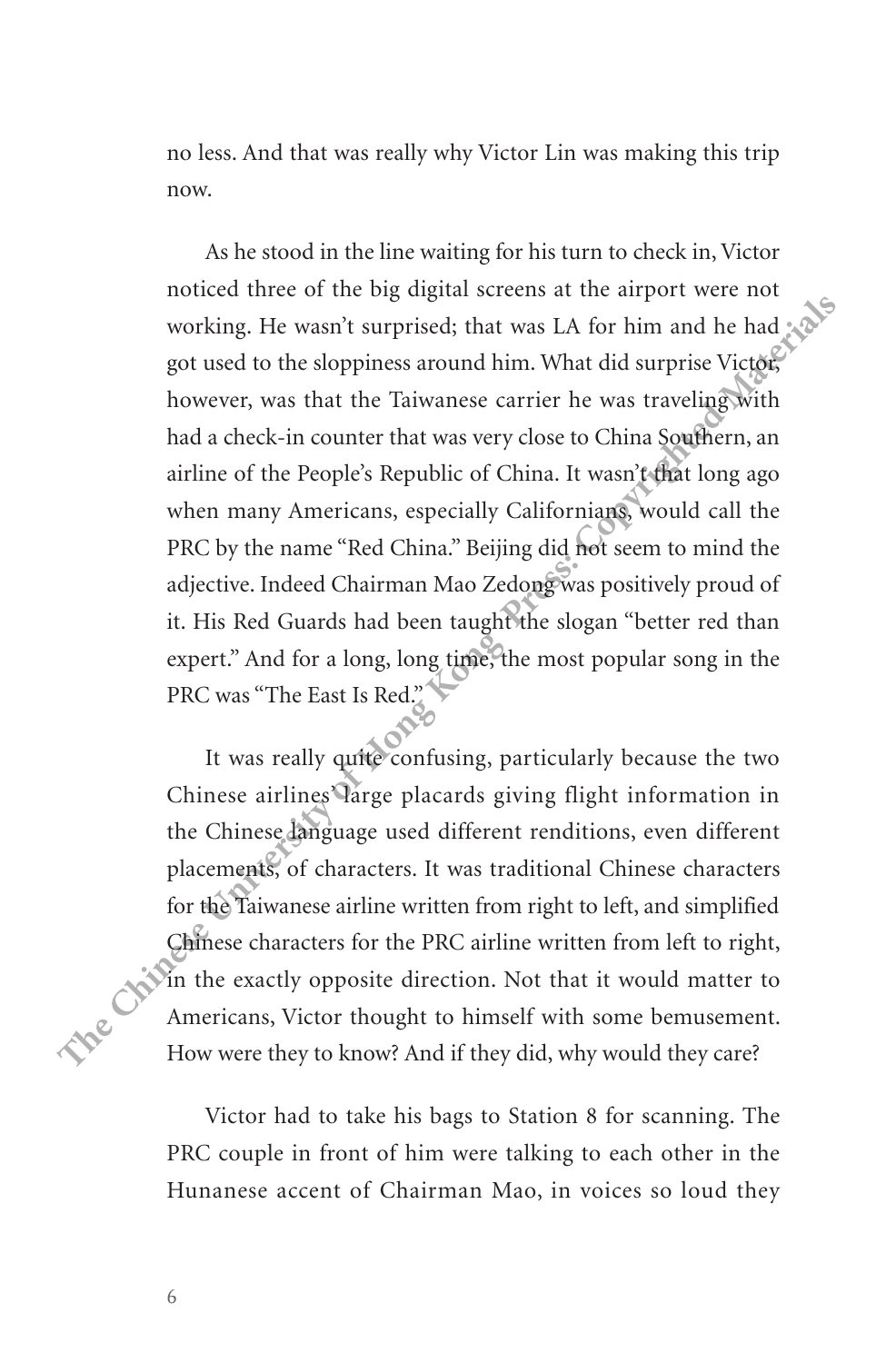could be heard from ten paces away. After the turn of the new millennium, even Victor had noticed they were coming to the United States in ever increasing numbers now, the *nouveaux riches* of China, well-heeled, well-dressed—designer clothes, handbags, shoes and all—but without being well-mannered. They often talked at the top of their voices and would not wait to be served or stay in line. To sophisticated Americans like Anne's mother, they looked like country bumpkins turned fashionable city upstarts. This was really quite unfair, Victor had told his mother-in-law when this topic came up in dinner conversation, because where these new visitors came from, nobody ever told them they should keep their voices down in public places, and nobody ever lined up for anything. The couple standing in front of him now was at least doing that, Victor noticed. But when the black airport attendant at Station 8 asked the two, in English, whether they were flying "Cathay Pacific," they did not understand the question and turned to Victor for help. He interpreted for them and waited patiently for his turn while their five pieces of luggage were being scanned. He then gave the attendant his own, much smaller, bag. United States in ever increasing numbers now, the *nouveaux*<br>
riches,<br>
fredered, colina, well-lended, well-dressed—designer clothes,<br>
handbags, shoes and all—but without being well-mannered.<br>
They often talked at the top

By the time the scanning was done, Victor was feeling a little peckish and wanted to check out the hot food counters on the mezzanine floor as he had been told his airline's lounge only offered snacks and drinks but not cooked food. The airport's closest up-escalator, however, was out of order—simply not working. Victor had to make his way to the end of the terminal's lobby to take the stairs and walk up. Long before he got to the mezzanine hall, the smell of food was all over the place. There was food of all kinds: pasta, *chow mien*, sushi, Korean barbecued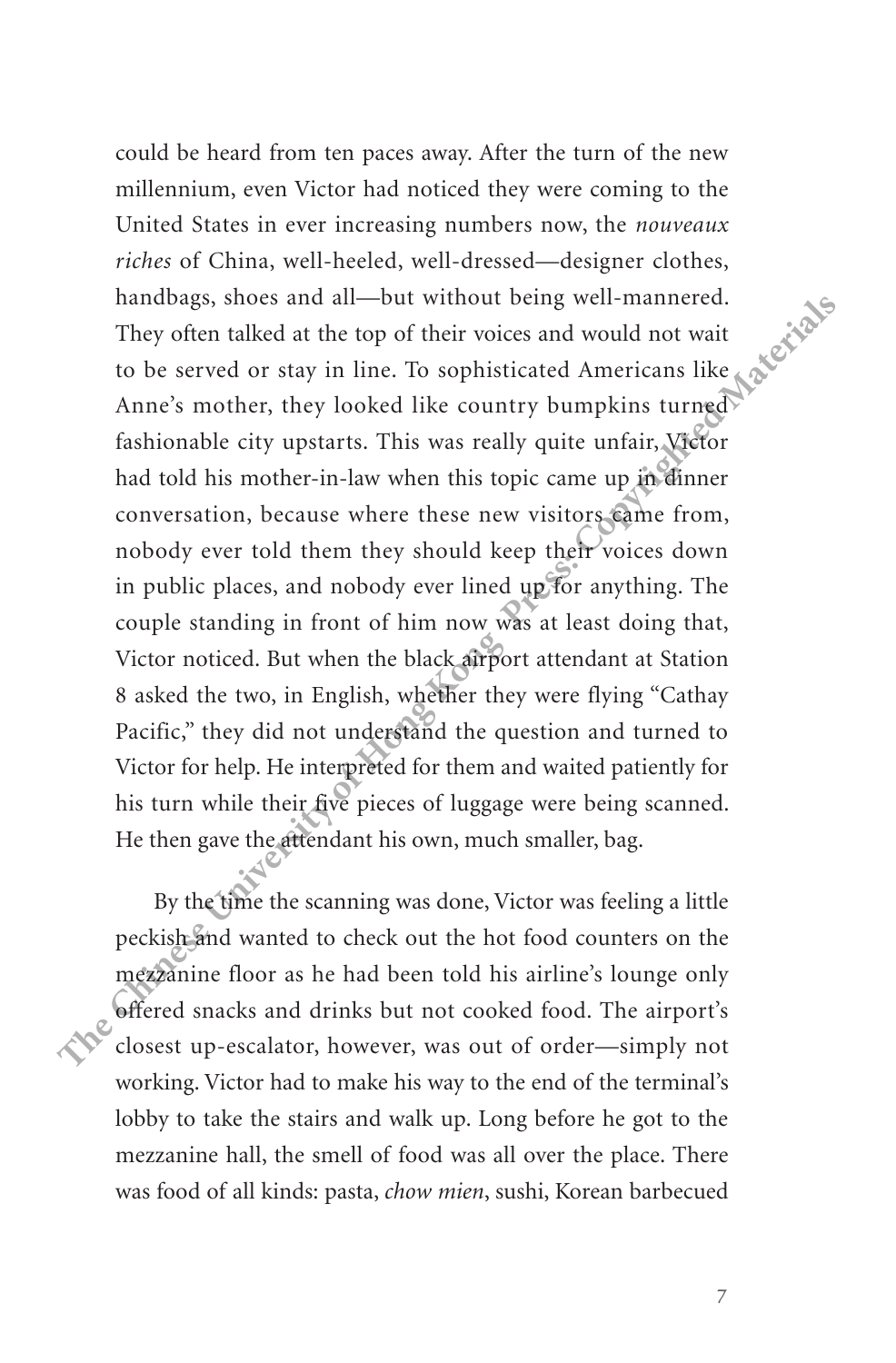meats, amongst other standard fare. He knew which to avoid the Chinese food counter—because Chinese-style fast food in California was very greasy and the last thing he wanted in his stomach with such a long flight ahead, all of twelve hours if not more. As Victor drifted from one counter to the next, all the food there smelled very much alike, and the thought occurred to him that the eateries might actually have the same owner. It was a case of stale the food and stale the airport. What never ceased to amaze Victor was why, at the level of everyday living, the most powerful country on earth had such shabby standards. It just could not get the simple things right.

He finally settled for a McDonald's hamburger and an apple pie; at least they were tried and trusted, although Anne always warned him about their fat and sugar content and high cholesterol level. With those two in his stomach washed down with a cup of lukewarm coffee, Victor went downstairs again and walked, out of habit, into the Hudson News store. He saw many magazine covers with bikini-clad girls. One was particularly striking as it showed a very pregnant woman clad in a bulging bikini brief which barely covered the essentials, and this was just the second half of March, not even April. Victor was quite used to this by now. He knew Americans liked to be ahead of the game, especially in the world of fashion and showbiz. He also knew they liked sports and, in California, especially water sports. Victor played basketball himself and had become a fan of The Lakers since setting up home in Pasadena, although he now lived in Del Mar. Calitornia was very greasy and the last thing he wanted in his stomach with such along flight ahead, all of tweek hours if not more. As Victor drifted from one counter to the next, all the food there smelled very much ali

> Inside the Hudson News store, Victor could see a great many sports magazines next to the girlie ones. He was also very used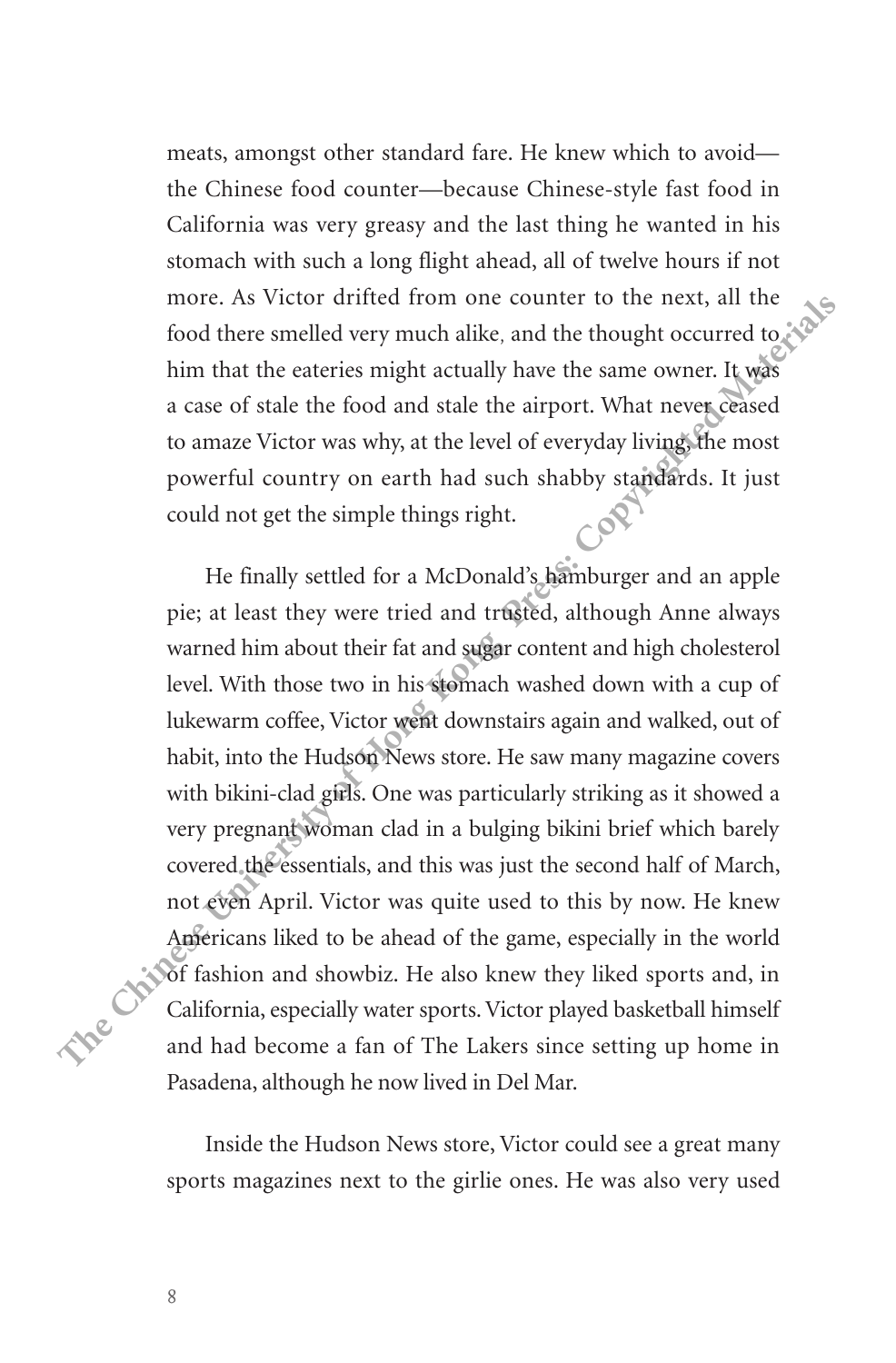to that by now. He knew that sex and sports were the two great American preoccupations and that, while Walter Cronkite might think reading *The New York Times* was like eavesdropping on America talking to itself, it was the popular magazines on the newsstands that gave the truer flavor of what were uppermost on American minds. They provided the best introduction to the American way of life in this country which the older generation of Chinese immigrants still liked to call Gold Mountain.

Victor's searching eyes finally caught what he was looking for. He picked up a copy of the March edition of *PC World*. Computing was Victor's profession now. He had worked with semiconductors and computers throughout his career, ever since he left UCLA, and he was the number four guy in Advanced Computer Systems Inc. based in Newport. He could never be number one, though, and he knew it. Although Anne came from an Irish American family which hailed from Minnesota, although Victor played a good game of basketball and the two of them were members of the Del Mar Country Club and all that, Victor felt he would never be American enough to be made head of the company. He only came to America for graduate studies at the age of twenty-four, when he was no longer young. Although he graduated Phi Beta Kappa from UCLA, an honor for outstanding all-rounders, Victor was not native, or not native enough to be fully at home in the country of his choice. He would always be an Asian-hyphenated-American. He knew that was as far as he would go in American eyes. think reading *The New York Times* was like eavesdropping on<br>America takking to itself, it was the popular magazines on the<br>newstands that gave the truer flavor of what were uppermost<br>on American minds. They provided the

> Victor had hoped that his children would be more accepted than he was, or at least would feel more accepted than he did, but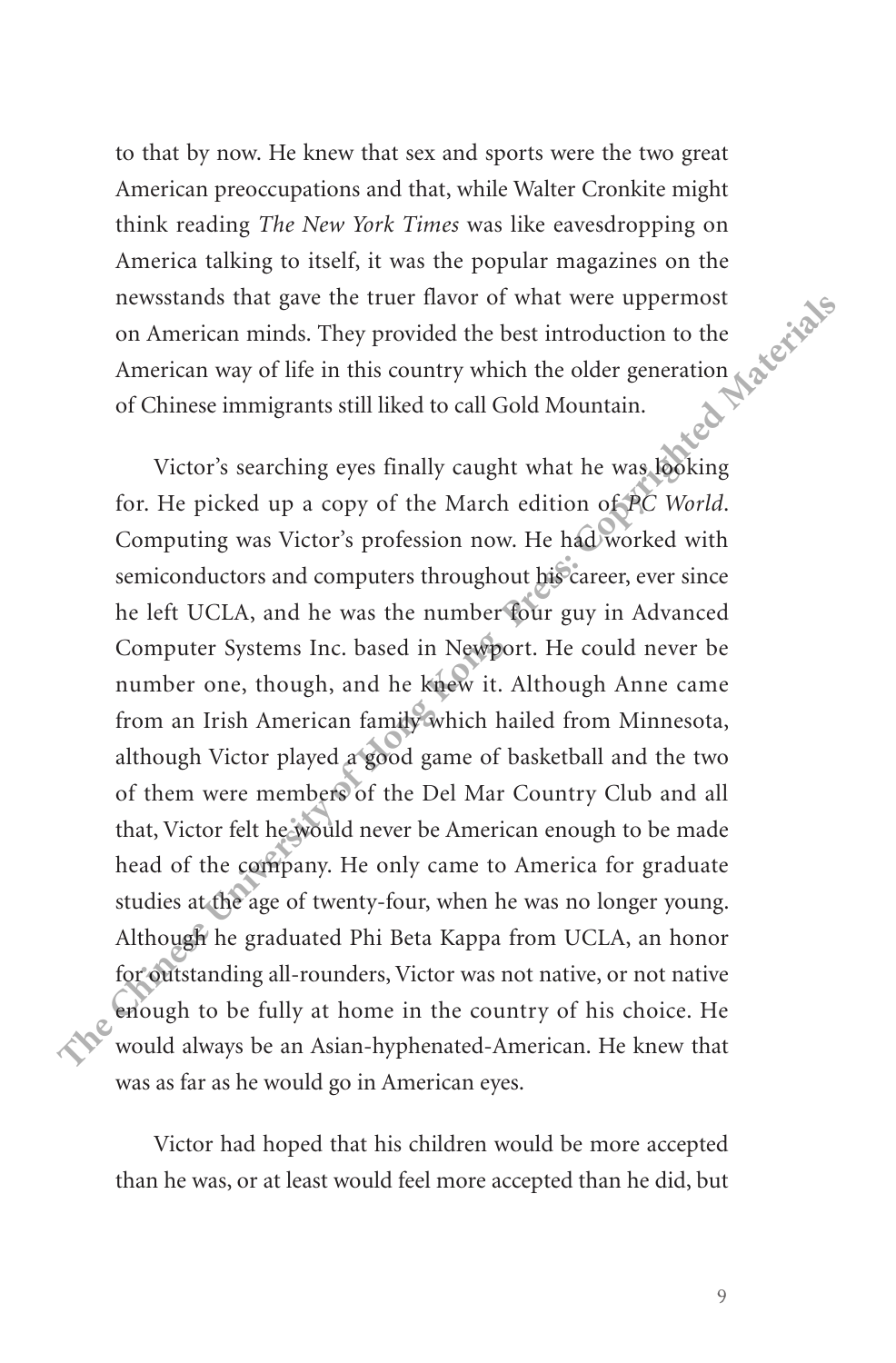he and Anne had no children. This was not for want of trying though. It was just that Victor's sperm count was unusually low. He and Anne tried in-vitro fertilization for two years, but it was to no avail. Then after he turned forty, which was three and a half years ago, he could not see the point any more. He had come to accept that some things might be preordained. No one could argue with God or nature. And Victor was not keen on adopting. Like most ethnic Chinese men, he did not see the need to be a father to someone else's child.

Anne too was not the motherly type. Her Catholic parents divorced when she was twelve, much to everyone's surprise. It was a bitter experience for her mom and it was even more of a bitter experience for her, just when she was becoming aware of herself as a woman. Her only sister Meg, who was twelve years older, had married the year before and moved out. When the shouting around the house between her parents got unbearable, Anne could only find solace in her sister's home where she would go to lose herself in Jane Austen's novels and daydreams. **The and Anne tried in-vitro tertilization for two years, but it was<br>to no avail. Then after he turned fortly, which was three and a<br>half years ago, he could not see the point any more. He had come<br>of a cacept that some th** 

After she graduated from UCLA, being an editor of children's books was always Anne's first career choice. The world of fiction was more manageable, and infinitely more pleasant, than real people who were, all of them, born with flaws that could not be mended. Even her parents were no exception, and perhaps, she had always feared, she herself as well. And so, Anne decided, even though Victor would like to have a child, if she was not going to bear children, so be it. She was not sure she could be a better parent than her own mom. She always suspected that even with the best intention in the world, parenthood was not something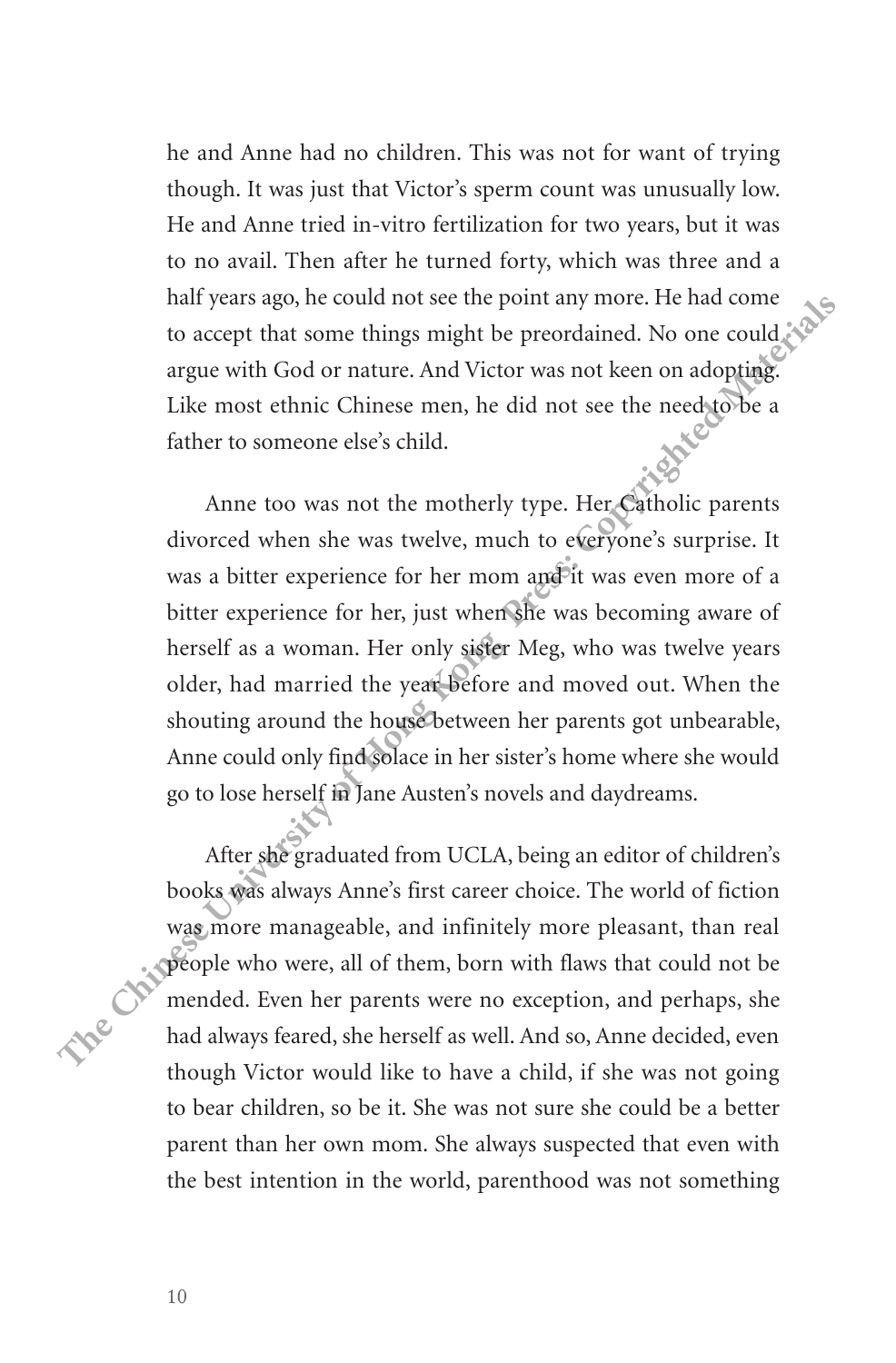anybody should take on lightly. It would take two, not just one, good parents to bring up happy, well-adjusted children and Anne knew that only too well. So many things could go so wrong in the first twelve years, and then you would be blamed, as she had heard said in a Hollywood movie, for "having cheated your children of their childhood." Anne would not want that to happen to her. If it were God's will, then she would accept it with good grace. She would not want to go against nature in her youth only to regret what she had done in her old age.

The people Victor now saw most of all were his own parents, whom he had brought over from Taipei to  $L$ <sup>2</sup> after he had married Anne and secured for himself his first management position. Old Mr. and Mrs. Lin were already quite old when they came to live in America and they really liked it in California. It was the spacious bathrooms and modern kitchen in their semi-detached apartment that they felt very comfortable in and attached to, as well as the manicured lawns and well-spaced flower-beds outside their block. Like many East Asians who had settled on the West Coast of America, they loved the clean, spacious flushing toilets of American homes, also the big, wellstocked refrigerators, and the freshly watered lawns with radiant flowers that looked like they had been lavished with tender loving care. Victor's parents had saved up to send Victor to National Taiwan University. When he won a scholarship to study at UCLA, they were overjoyed. Victor had made them proud and they, in turn, actively encouraged him to go to Gold Mountain to seek his fortune. To be able to live in America was as much their dream as it was his. and Anne knew that only too well. So many things could go so<br>worong in the first twelve years, and then you would be blamed,<br>as she had heard said in a Hollywood movie, for "having cheated<br>your children of their childhood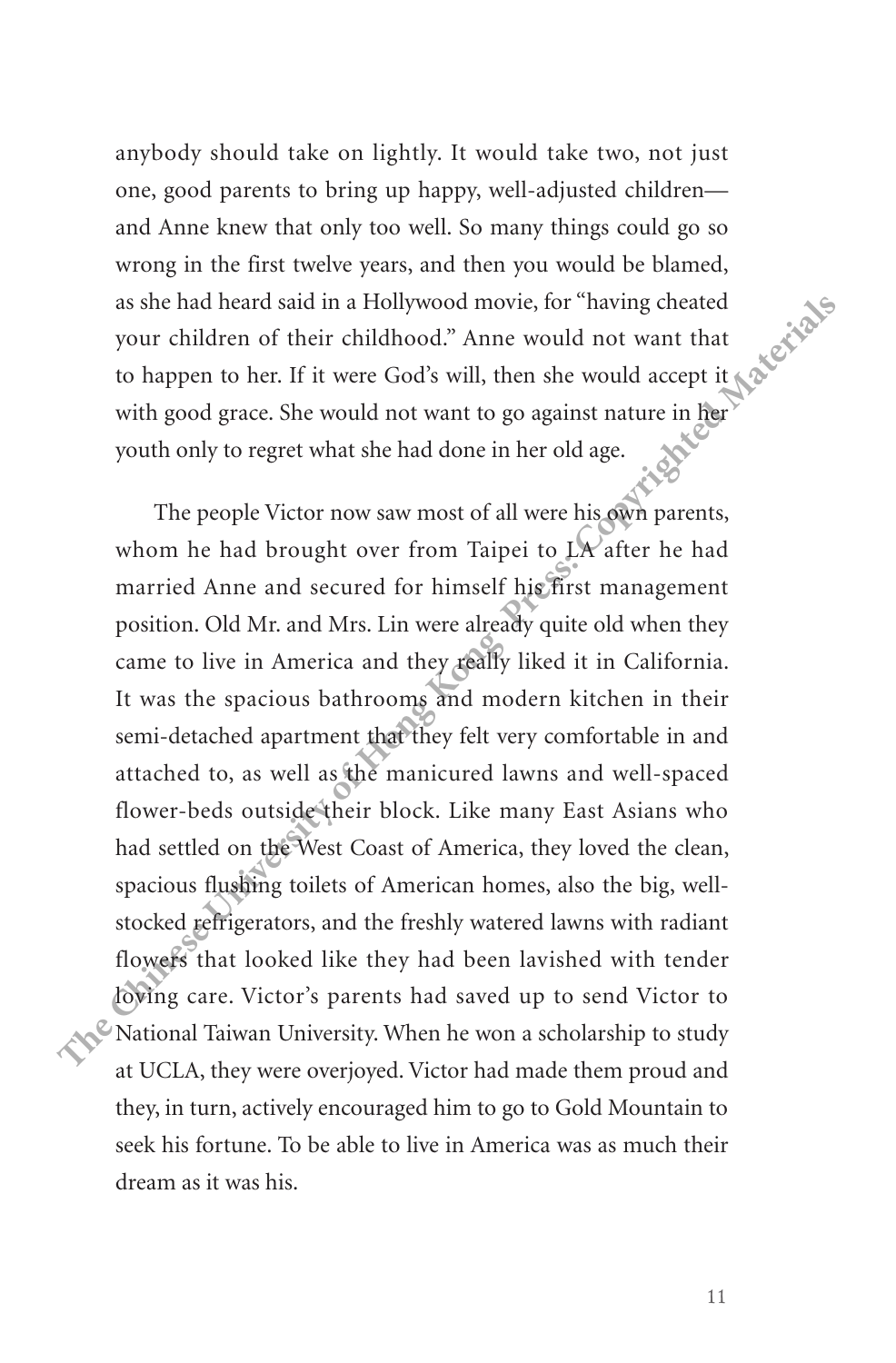Victor really did not need a lot of encouragement. Hollywood movies and American pop music had already done the persuading a long time ago, in his high school days. He really wanted to experience for himself the exhilaration of driving down America's highways in an open-top roadster, surfing the waves coming in from the ocean, playing volleyball on the beach, and slow-dancing  $\mathcal{L}^{\text{th}}$ with college girls of his age at social gatherings. The New World seemed such a fun place to be. All those things which were not readily available to teenagers in Taiwan could be had in the United States, or so he thought, because he had seen these in the movies. America in the late 1970s and early 1980s was paradise on earth to a great number of young Taiwanese, and being able to study there was an aspiration shared by many of Victor's background, especially his school and college friends. Their generation was almost completely sold on the American dream. a long time ago, in his high school days. He really wanted to experience for himself the exhilaration of driving down America's highways in an open-top roadster, surfing the waves coming in from the ocean, playing volleyba

It was at UCLA that Victor met Anne Gavin, an easy-going undergraduate with slightly curly, ash blond hair and eyes that stared straight at you when she spoke, which she usually did with a bemused, engaging look and a half smile. It was Anne's gleaming white teeth that first caught Victor's attention; they were so wellformed she could have been a model for Colgate. And then her lipstick too, which was a most unusual shade between peach and orange that lit up her beautiful oval face. For Victor, whose own front teeth had been knocked out in a basketball match and had to be replaced, the American girl's teeth, her lips and her smile were singularly captivating. And he followed her gladly into Professor Arthur Freedman's modern history and politics class, even though he was a graduate student in computer science at UCLA.